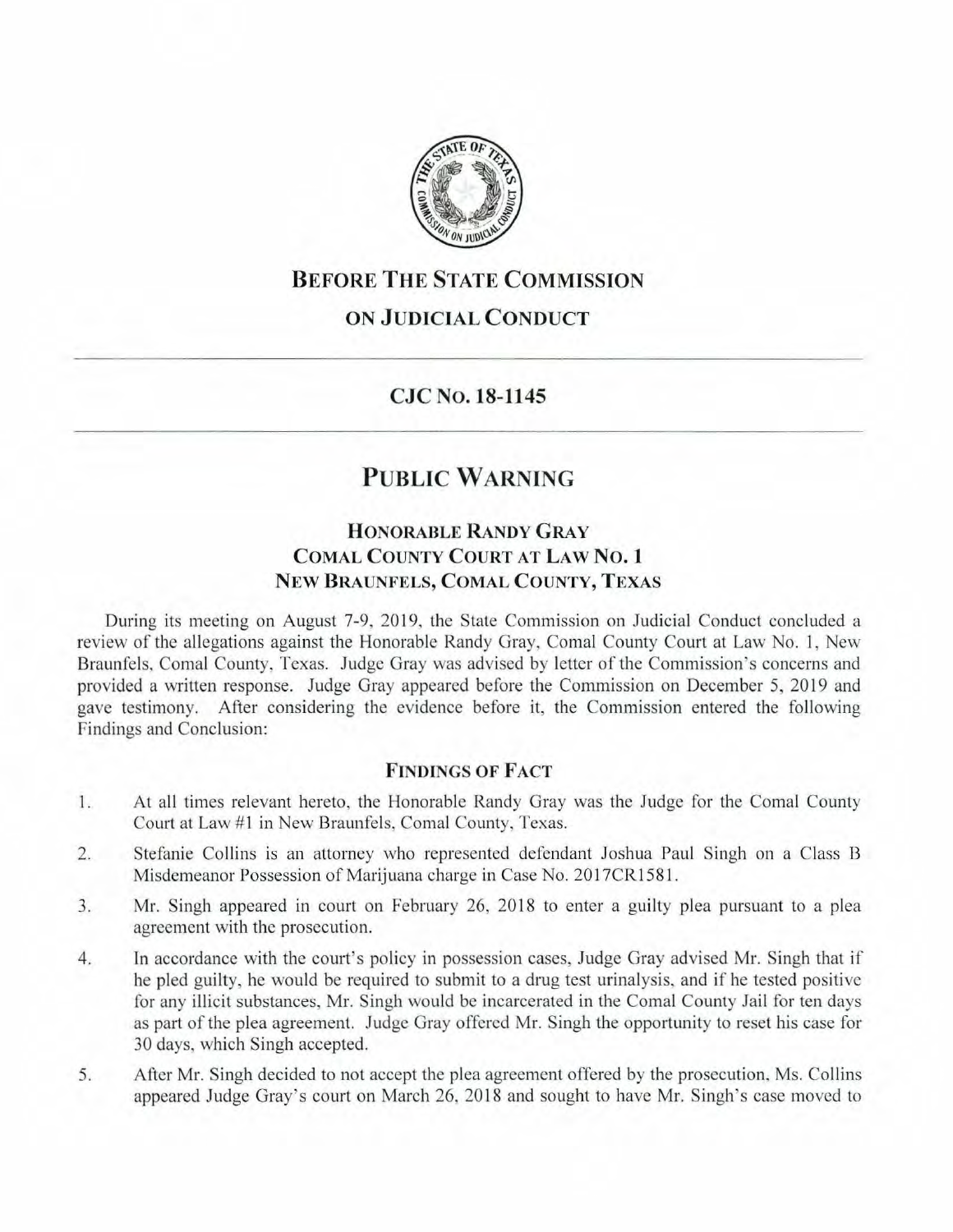the jury docket. Judge Gray's court coordinator, Judith Zamora, informed Ms. Collins that she would first need to confer with the Judge in his chambers.

- 6. While in chambers, Judge Gray exhibited a demeanor that caused Ms. Collins to believe he was angry at Mr. Singh "for changing his mind and deciding to exercise his constitutional right to a jury trial."
- 7. According to Ms. Collins, Judge Gray stated:

I will let your client withdraw his plea. However, no matter what happens, I am putting him in jail for 10 days for wasting the court's time. Unless he gets a not guilty, he should expect to go to jail for 10 days. If the jury gives him 30 days, I will give him forty. If he pleads, he's going in for at least 10 days as a condition.

- 8. Judge Gray instructed Ms. Zamora to set the case for jury trial, and to make a note that Mr. Singh was "going to get 'ten days in jail."" The March 26, 2018 Case Reset Form reflects a handwritten notation marked with an asterisk that reads, "Plea withdrawn - 10 days jail if found guilty."
- 9. In his response to the Commission's inquiry, Judge Gray denied stating that Mr. Singh would serve ten days in jail as a condition of withdrawing his plea, or that he directed Ms. Zamora to make a notation regarding the same.
- 10. Judge Gray further denied having knowledge of who made the handwritten notation on the reset form but stated that "numerous persons" sign the forms, and suggested "it is possible that the notation was made by another party regarding another matter."
- 11. However, Ms. Zamora confirmed that it is her handwriting that appears on the reset form and that she made the notation at Judge Gray's direction.
- 12. At the request of the Commission, Judge Gray was asked to reconcile his version of events with that of Ms. Zamora's statements, but he failed to do so.
- 13. Subsequently, Judge Gray advised the Commission that Ms. Zamora's recollection of events had changed and that she was no longer certain he directed her to make the notation on the case reset.
- 14. Shortly thereafter, Ms. Zamora provided a written statement again confirming that the notation on the reset form is in her handwriting, but she now stated she was "not sure that [she] was supposed to write that or why [she] wrote it."
- 15. Judge Gray provided a supplemental written response acknowledging that he behaved improperly in his interactions with Ms. Collins on March 26, 2018, stating, "I admit that I did not act properly in this case. I threatened to put a defendant in jail for asking for a jury trial. This was wrong, and I am sorry. I have struggled over the past year over why I would act in such a manner, and have come to the conclusion that I was having a 'low blood sugar' episode caused by my Type 1 Diabetes. This is not an excuse, but rather, an explanation."
- 16. During his appearance, Judge Gray testified that he has no recollection of his interactions with Ms. Collins on March 26th, but that he has no reason to doubt the veracity of her allegations.
- 17. Rather, Judge Gray expressed his belief that his behavior and his subsequent memory loss were caused by his Diabetes, which he said was inadequately controlled at the time.
- 18. Judge Gray testified that he has since taken affirmative steps to ensure that his medical condition is adequately controlled at all times while he is performing his judicial duties.